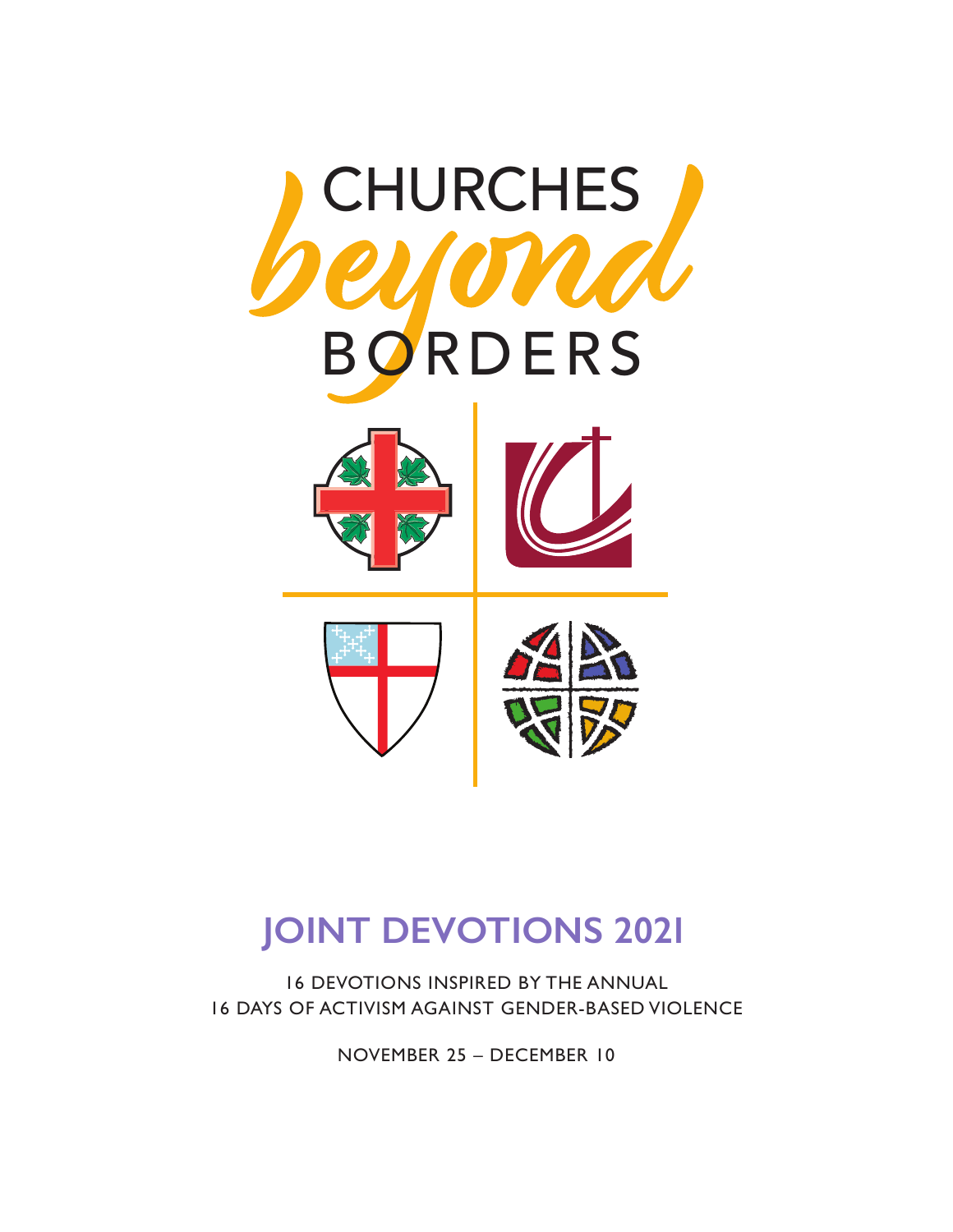# **And Marysaid,**

- "My soul magnifies the Lord, and my spirit rejoices in God my Savior,
- for he has looked with favor on the lowliness of his servant. Surely, from now on all generations will call me blessed;
- for the Mighty One has done great things for me, and holy is his name.
- His mercy is for those who fear him from generation to generation.
- He has shown strength with his arm; he has scattered the proud in the thoughts of their hearts.
- He has brought down the powerful from their thrones, and lifted up the lowly;
- he has filled the hungry with good things, and sent the rich away empty.
- He has helped his servant Israel, in remembrance of his mercy,
- according to the promise he made to our ancestors, to Abraham and to his descendants forever."

*Luke 1:46-55*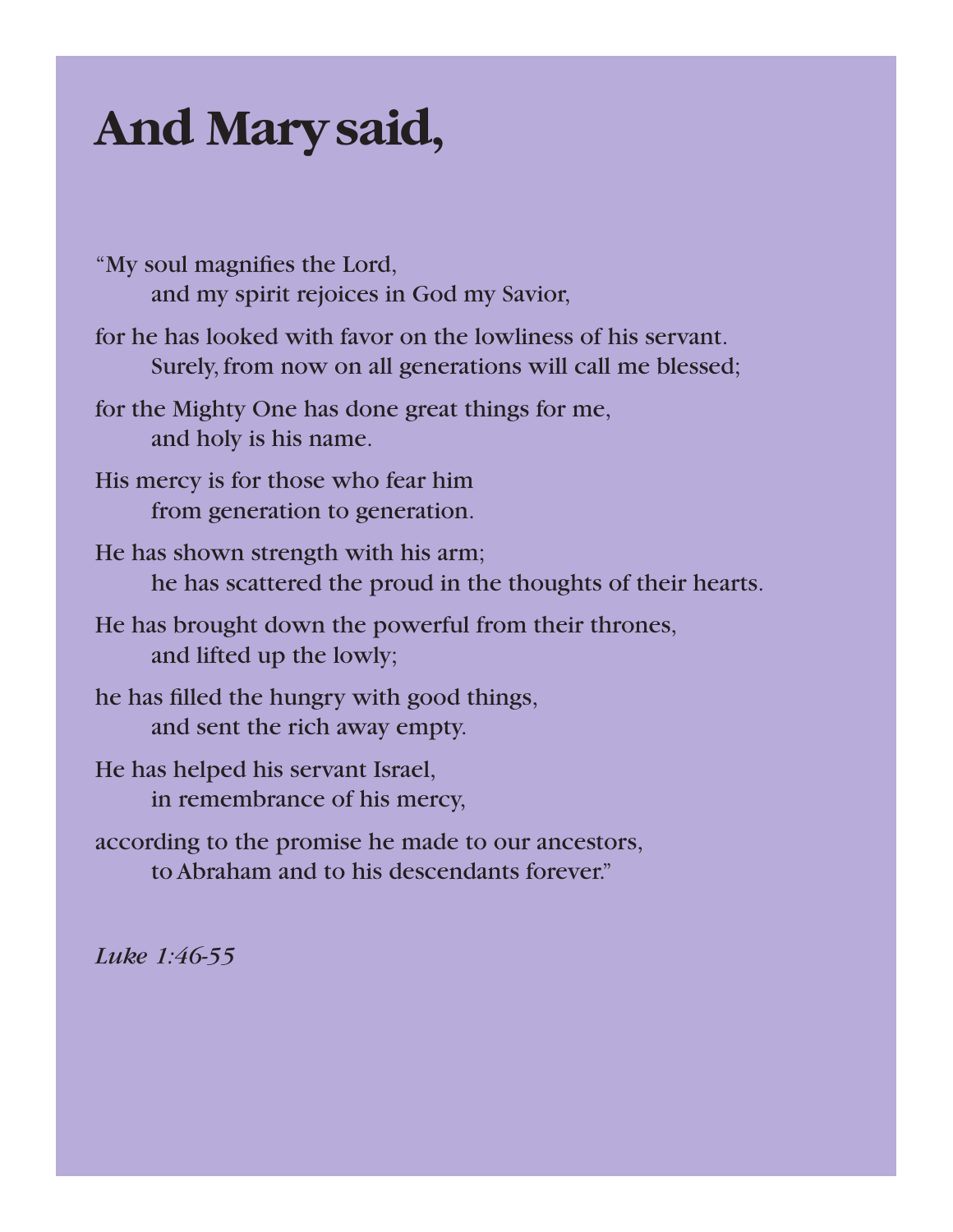# **Churches Beyond Borders: Joint Devotions 2021**

As we continue to navigate the challenges of a global health crisis, we are more painfully aware of the ongoing "pandemic" of violence against women, which has been exacerbated and further exposed during COVID-19. Acknowledging this issue as vital to our gospel faith, the Heads of Communion of Churches Beyond Borders called for this year's devotions to focus on gender-based violence, looking at both awareness and healing.

This booklet contains 16 devotions, timed with and inspired by the annual United Nations campaign, 16 Days of Activism against Gender-Based Violence. The campaign runs from Nov. 25 (International Day for the Elimination of Violence against Women) to Dec. 10 (International Human Rights Day) https://iam.ec/UN16days.

Since Advent coincides with the campaign, the Magnificat is chosen as our guiding text, offering prayer and reflection alongside the call for awareness and action. The devotions give thanks for the strong and enduring voice of Mary as she says "yes" to the angel's annunciation and as she greets her sister Elizabeth (Luke 1:38-55).

For the first time, you'll find devotions written not just by our four bishops (heads of communion) but also by others representing each of our Churches Beyond Borders: Evangelical Lutheran Church in Canada, Anglican Church of Canada, Evangelical Lutheran Church in America, and The Episcopal Church. Each writer has been deeply involved in this work, addressing the issues of missing and murdered Indigenous women, trafficking, women at the borders, and domestic violence. Their reflections on Mary's word offer hope and invite our shared work and witness across all borders against gender-based violence.

We invite you to use these devotions not only for the 16 days in November and December—for Advent—but also throughout the year, whenever Mary's Song calls to you and your congregations.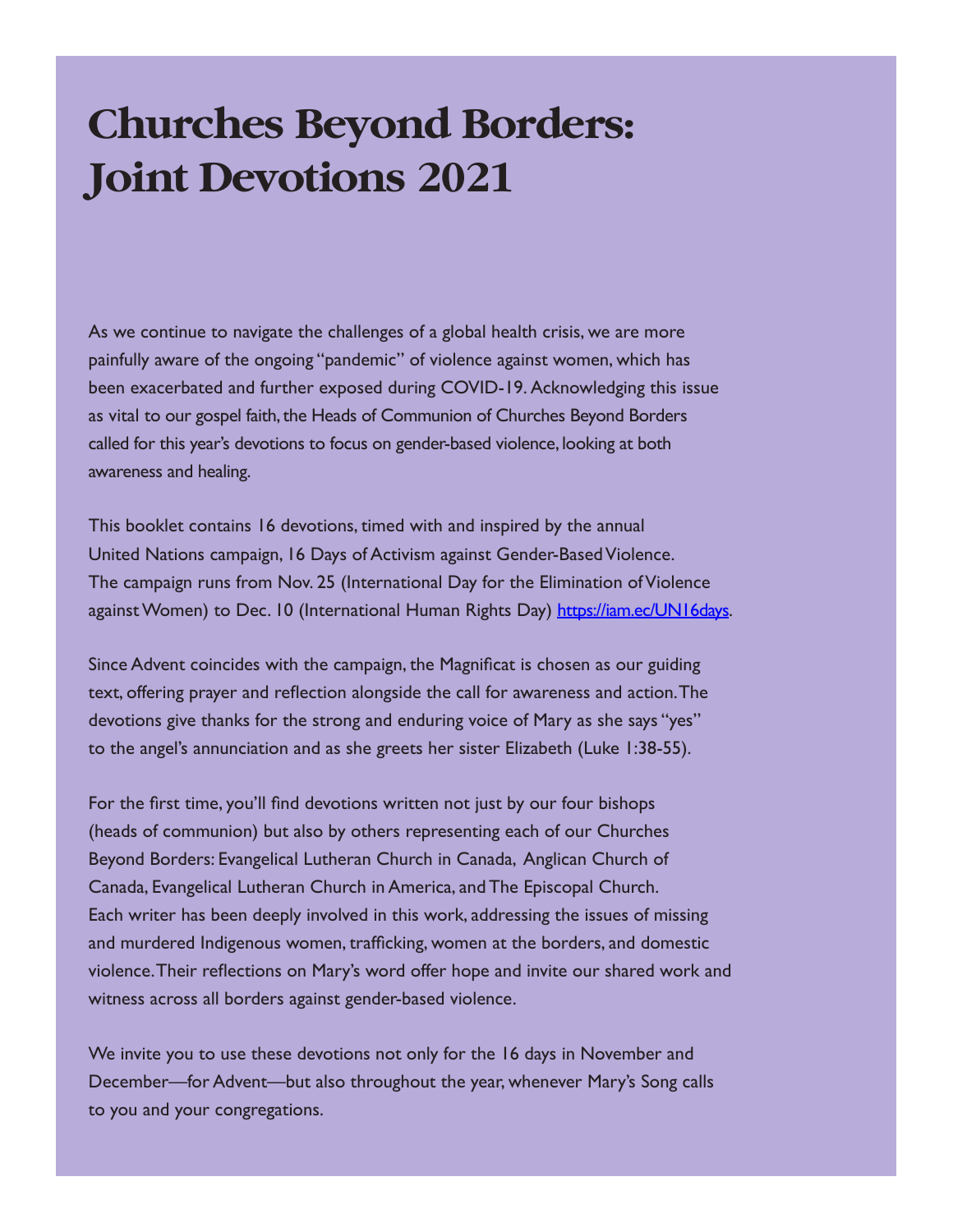# **"He has brought down the powerful from their thrones, and lifted up the lowly; he has filled the hungry with good things, and sent the rich away empty."**

## *Luke 1:52*

#### **Mary's Song of Praise**

**1**

These verses in Luke's gospel have been beloved by many over the centuries as a message of hope for those who are marginalized and as revolutionary in the call for justice.

Who suffers the most in domestic violence (DV) or intimate partner violence (IPV)? The vulnerable, mostly women and children (widows, orphans and strangers); in same gender relationships it would be the person with the least power and control and in seniors, 65 years and older it is women.

In a 2019 Statistics Canada report (www150.statcan. gc.ca), according to police reports one in four Canadian experiences family violence and, "While 80% of survivors of domestic violence tell family or friends of their situation, only 30% report the abuse to the police (https://www.ontario.ca/page/domestic-violence)."

Power in a relationship could be aligned with finances, ability, education, linguistic fluency, spirituality or any other circumstances that provide power to one and leaves the other vulnerable. It is crucial to differentiate between Domestic violence (DV) which refers to persons within a home and could extend to other members in the home such as a senior, whereas Intimate Partner Violence (IPV) is between romantic partners and they do not have to necessarily live in the same home.

In DV/IPV circumstances the person(s) live in fear of the other causing harm physically, emotionally, psychologically or spiritually by either doing something or withholding something. This fear of and/or actual harm can have longer term implications for Post Traumatic Stress Disorder and has ripple effects not only for the person being abused but those witnessing such as children. Symptoms could be anxiety, depression, inability to sleep or focus, lack of trust, physical injuries, isolation, unable to access products for basic needs et cetera. The age range most affected is 25-44 years followed by 15-24 years.

The pandemic has created circumstances that have exacerbated power dynamics and increased stress levels and isolation resulting in a tipping point for DV/IPV. We need to check in on our family, friends and neighbors.

The impact of DV/IPV is not only limited to the persons involved but to society in lost productivity, increased demand on health care and loss of personal potential in addition to increased suffering. DV/IPV is not a personal issue, it is a societal concern since it is created and maintained by cultural norms and values.

Secrecy is the superpower that abusers have. They want to keep it hidden to maintain the status quo. Abusers often have "rationales" as to why they do what they do, they blame the victim and excuse their behavior. This is not acceptable.

A useful tool to better understand power and control and its effects is the Duluth Model of Power and Control Wheel which was designed by the Domestic Abuse Intervention Program in Duluth to address males abusing females and has since been translated into over 40 languages and six different wheels. https://www.theduluthmodel.org/wheel-gallery/.

There is no better call for justice than Mary's Magnificat, her song of praise which has been used by the downtrodden in their search for freedom and liberation. The Bible urges us to take care of the widow, orphan, and strangers. How are we going to respond to this need in our communities as Christians?



*Neta Deonarain-Gear, BA, BSW, MA, FM, RSW (her/she) is the Executive Director of The Delton Glebe Counselling Centre in Waterloo, Ontario. She has worked in the fields of Child Welfare, Domestic Violence, Mental Health and Addictions, Community Healthcare, Post Secondary Education and Brain Injury.* 

*Her roles have included research and senior leadership. The Glebe (www.glebecounselling.ca) is a community program of Martin Luther University College that provides affordable, high quality, and compassionate care, welcoming people of diverse backgrounds, cultures, life experiences, faith and spirituality.*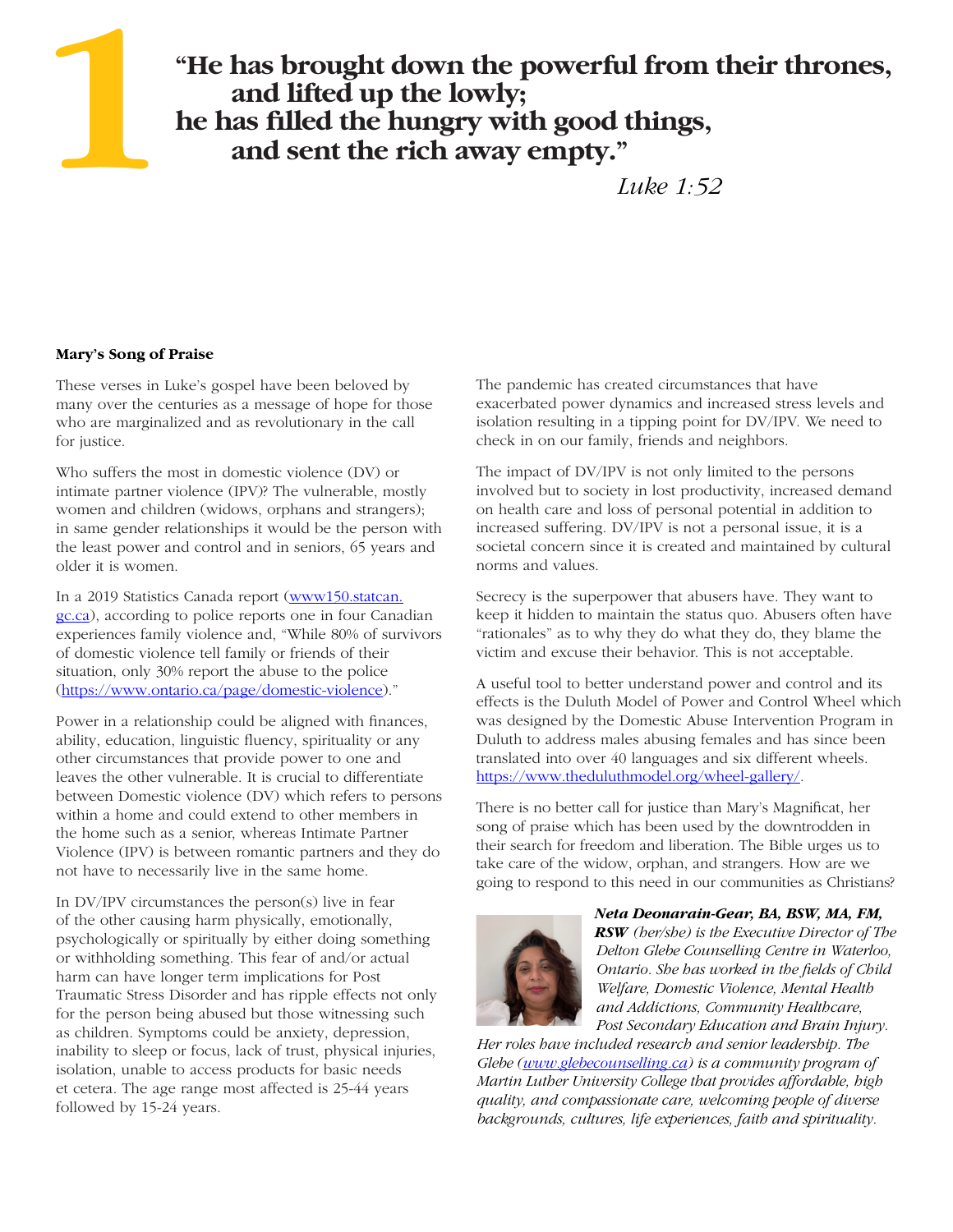

# **"He has brought down the powerful from their thrones, and lifted up the lowly."**

 *Luke 1:52*

One day, during confirmation class, I read the Magnificat aloud, then asked my students to tell me what they know about the speaker from their words.

One young woman eagerly replied, "Well, it has to be a man."

Surprised, I asked her to tell me what makes her so sure.

"Girls don't get to talk that much," she explained.

I was stunned. At only twelve years old, this girl had already internalized the message that her voice is less valued than a man's and that she is more likely to be silenced or ignored, not only in Biblical times, but today. How ironic that I had just read aloud the bold words of a girl not far from her own age, who was excitedly proclaiming the good news of God's desire to uplift the marginalized.

Human traffickers slowly rob their targets of their voice: first by gaining their trust, then by abusing that relationship. Victims are systematically isolated until communication with anyone other than their trafficker has been cut off. In some cases, they are relocated to countries where they cannot speak the language and told that they must remain enslaved until an unsatisfiable debt can be repaid. They may be manipulated through shame to hold their silence, believing the lie that they have lost all credibility due to what they are being forced to do. Often, fear that the trafficker will harm them or their loved ones prevents them from speaking out. Far too many victims have been silenced forever, due to the tragic loss of their lives.

Several years ago, while speaking with a woman who had both been trafficked and coerced into participating in the trafficking of other people, I asked her what advice she would give to those who wish to support survivors as they heal from trauma.

"Sometimes you just have to sit there, listen, and let them talk," she shared.

Those who have been forced to keep silent for far too long deserve space for their voices to be heard. By listening to, valuing, and believing their words, we are taking part in God's redeeming work in this world.



*Rev. Karen Stepko (she/her) serves as the pastor of Christ Lutheran Church in Rhein, an Evangelical Lutheran Church in Canada congregation located on Treaty 4 territory in the Saskatchewan Synod. She also currently represents the ELCIC on the Canadian Council of Churches Sexual Exploitation Working Group. In her career prior to seminary, Karen spent seven years working with at-risk female youth in the city of Saskatoon. She first became aware of and passionate about combatting human trafficking in 2007 as a volunteer with NASHI, a Saskatoon-based non-profit which seeks to educate people both locally and globally about sexual exploitation.*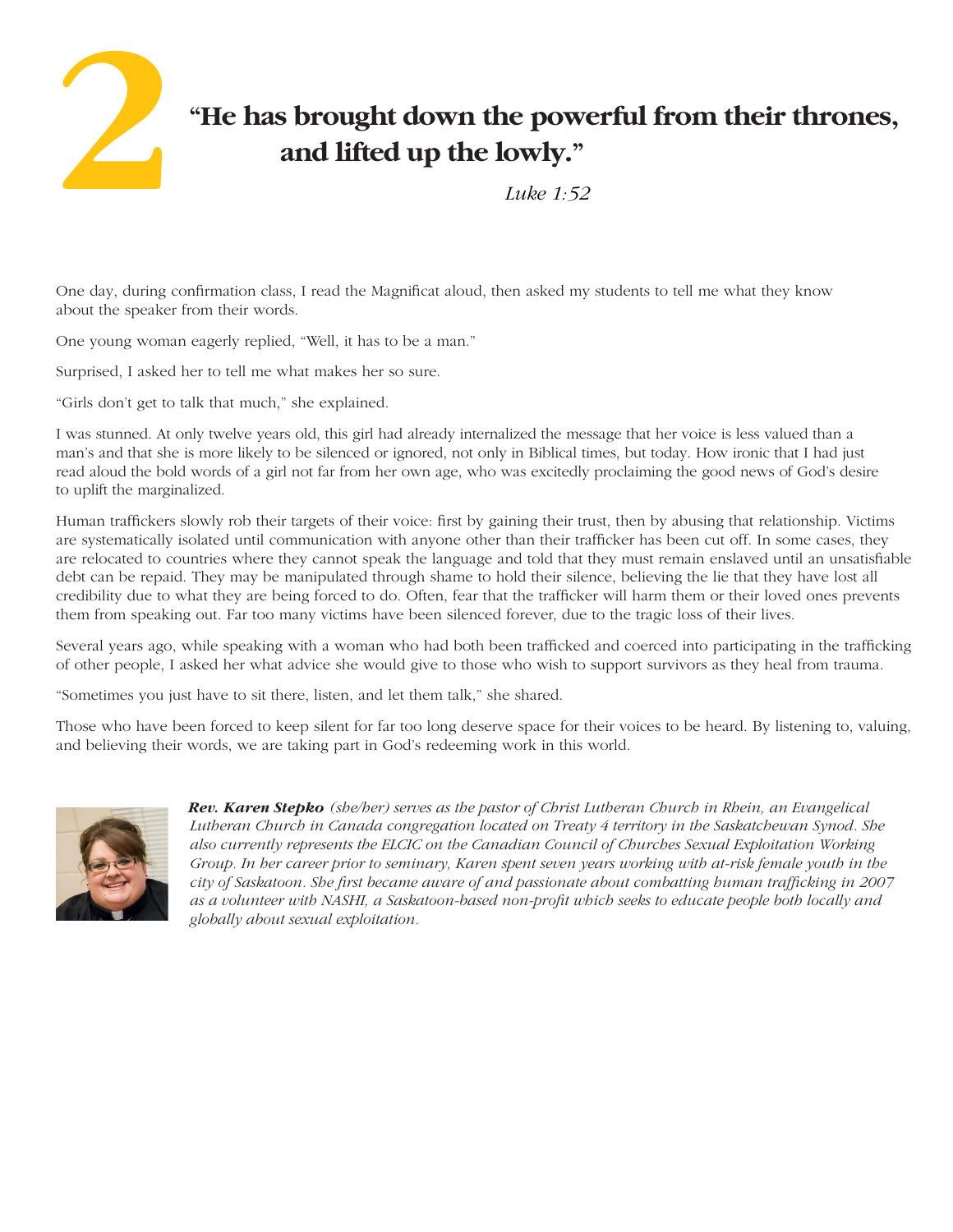**"from generation to generation"**

 *Luke 1:50b*

from generation to generation abuse spills over shelters overflow many abused womyn are indigenous some are second generation clients some know of womyn murdered others know of womyn missing many have family who have survived the residential schools

**3**

residential schools where indigenous children from ages 7-14 years old were taken away from their parents stripped, shaved, put in uniform and given a number one womyn survivor told me that for 7 years, she did not get a hug imagine residential schools where dead children were buried in secret often the parents were not even notified and they lived out their years never knowing what happened to their child there were rumors, lots of rumors until the 215

residential schools were not the creation of monsters or demons but rather the idea of mediocre white men motivated by greed they plotted a national crime genocide to address 'the indian problem' and they carefully covered it all up with a white lie called colonialism this evil doing cut down generations of indigenous peoples and this has affected non- indigenous peoples and their relationship for it is written what affects one affects all we are all connected

the indigenous womyn in shelter are a part of the residential school legacy their immediate needs range from safety to shelter to childcare and supports their problems include poverty, racism, history of child abuse, addictions and lack of cultural services all are the result of the residential school legacy shelters deal with crisis they are like bandaids real healing comes from indigenous teachings and traditions for indigenous womyn and for indigenous men from generation to generation we have stood in the dark until the 215 now there is no middle ground you are either in the light of truth or in the darkness of denial the choice is yours Christ calls us into the light to do the right thing and the right thing to do is to do all we can to make the calls to action from both the Truth and Reconciliation Commission and the National Inquiry into Missing and Murdered Indigenous Womyn and Girls a reality doing so would help heal indigenous peoples and non- indigenous peoples

we are called to be the heart and hands of Christ come let us roll the stone away and help healing happen from generation to generation



*Ruby Reske-Naurocki lives in Beausejour, Manitoba where she has worshipped in both Lutheran and Anglican churches. She has 20 years of experience as a shelter worker with Agape House in Winnipeg. She writes poetry.*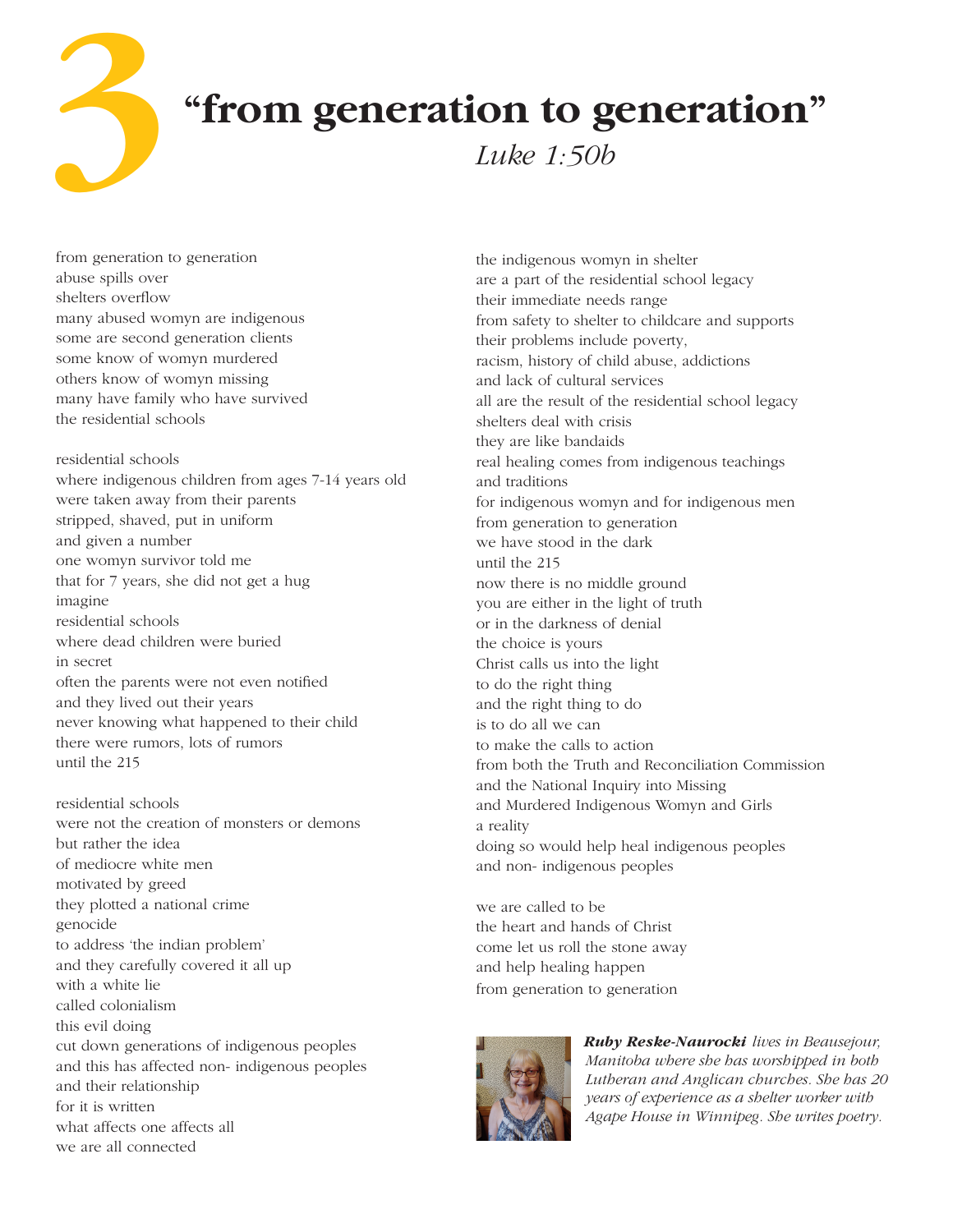

In the Magnificat, Mary describes herself as a lowly servant. Then she goes on to praise God's actions in lifting up the lowly and bringing down the powerful. Women who experience violence are often perceived as the lowly, or perceive of themselves in that way.

1 in 3 women globally is subjected to physical or sexual violence. Even though this has also been my experience, I am always shocked at this staggering figure.

In Canada, the burden of this violence is carried exponentially more by Indigenous people.

Indigenous people make up 4% of the population but account for half of the victims of human trafficking in Canada. Most of them are especially vulnerable to traffickers as they have histories of abuse and many of them have been in the care of social services.

The National Inquiry into Missing and Murdered Indigenous Women and Girls heard the testimonies of Indigenous women, girls, and 2SLGBTQQIA1 people that oppression against them is primarily based on colonialism, racism, and gender, with other factors, such as education, income, and ability, sometimes coming into play. In particular, families and survivors consistently referred to four general ways that maintain colonial violence:

- historical, multigenerational and intergenerational trauma;
- social and economic marginalization;
- maintaining the status quo and institutional lack of will; and
- ignoring the agency and expertise of Indigenous women, girls and 2SLGBTQQIA people

It is the maintaining the status quo and institutional lack of will that governments, all institutions (including churches) need to atone for. And not just the churches who administered the schools, but all of us Canadians who turned blind eyes and even now do not cry out, loud enough and long enough so that our whole society does not work to end the systemic racism and gender-based violence that is experienced to this day.

Mary proclaims good news to women who experience violence. How now can we participate in God's justice by addressing both the individual and systemic needs for change?

God of Justice, we pray for all women who experience violence and today we lift up those who experience violence as a result of both gender and racism. Move us as individuals and as churches to seek to bring change, justice and hope to these your lowly. In your holy name we pray. Amen.



*Rev. Susan C. Johnson (she/her) is the National Bishop of the Evangelical Lutheran Church in Canada and lives in Winnipeg, Manitoba. Bishop Susan is an Ambassador for #ThursdaysInBlack, an initiative of the World Council of Churches to end gender-based violence.*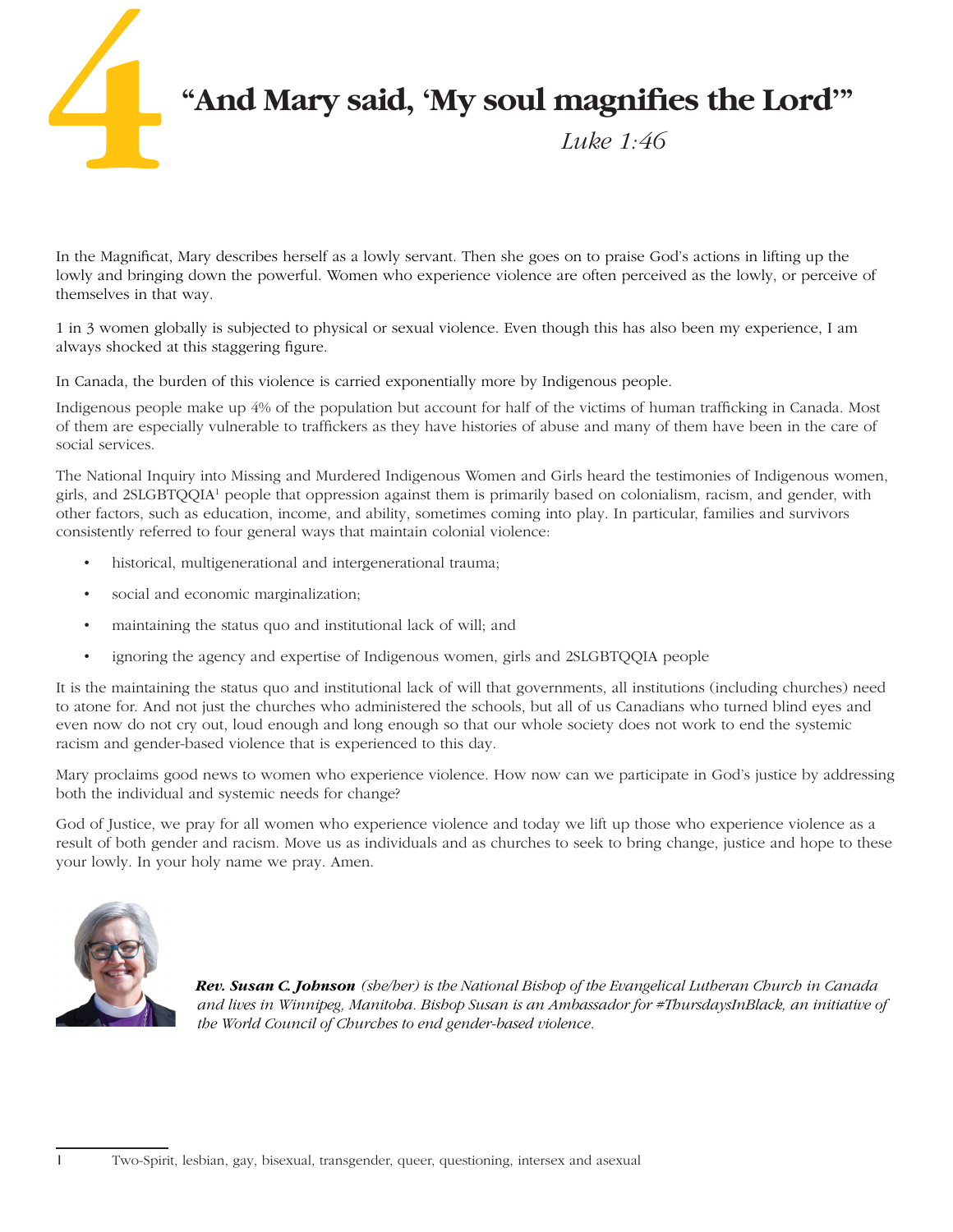# **"Singing a Song of Belonging" 5**

Sometimes it can feel like society will stifle any form of individual expression. Some might argue that the church prefers "tolerance over celebration"; There are times where violence is committed against those who challenge the expected "norms". Faced with these moments, it can be difficult to find a place of belonging. The idea of "belonging" is feeling a sense of connection with others and with wider communities. As Christians, many of us are blessed to experience a sense of belonging within our church communities. But what happens when someone cannot find their place of belonging?

The Anglican tradition prides itself on being a "middle way", of trying to hold space for all people. However, this concept of the "middle way" is actually quite dangerous – as Archbishop Desmond Tutu famously said: "If you are neutral in situations of injustice, you take the side of the oppressor". In our efforts to "preserve unity" or "maintain relationships", we commit an act of violence against the communities who are most vulnerable, who are most trying to find a place of belonging in a system that invalidates their very identities and existence. When we welcome our "brothers and sisters", we erase nonbinary<sup>2</sup> people such as myself. When we refer to "same-sex marriage", we ignore the diversity of the queer<sup>3</sup> and trans<sup>4</sup> community. When we turn a blind eye to the direct, indirect, and systemic forms of queerphobia and transphobia, we commit violence against God's beloved children. We are directly responsible for the fact that trans and queer individuals do not consider churches to be a place where they can belong.

In the Magnificat, Mary proclaims a song of hope, of love, and of belonging. She reminds us that all generations are blessed, that God looks upon humanity with favour, and lifts up the lowly. This is a powerful reminder for all those who have experienced gender-based violence, from both society and the church; even when we cannot find a place of belonging elsewhere, our place of belonging is with God. And even more than that – this song is a reminder to all Christians and church communities that our mission is to ensure all of God's children – in their beauty and diversity – can proclaim a song of belonging – now, and for generations to come.



*Sydney Brouillard-Coyle (Ney/Nem/Nir) is a queer, non-binary youth activist from the Diocese of Huron. Ney serve as one of the co-chairs on Proud Anglicans of Huron, "a diverse group of clergy and lay individuals who are passionate about facilitating conversations and providing resources on the topic of gender and sexuality within the Anglican faith". Ney are also a consultant for Faith, Worship & Ministry on transgender liturgies and inclusion, a member of Public Witness for Social and Ecological Justice, and the music director at nir local parish. Ney were the youth delegate from the Diocese of Huron to General Synod in 2019. In nir personal life, Sydney is studying for a Bachelor of Music at the University of Windsor and works at Trans Wellness Ontario as the Education Coordinator and Non-Binary Peer Mentor. Sydney's hope is to promote and create spaces in all aspects of society that affirm and celebrate every child of God.*

<sup>2</sup> An umbrella term for all individuals who identify outside of the gender binary

<sup>3</sup> An umbrella term for all those who do not identify as heterosexual [straight].

<sup>4</sup> A person whose gender identity and sex assigned at birth do not align: this includes both binary trans individuals (trans men and trans women) and non-binary trans individuals (those who identify outside of the gender binary).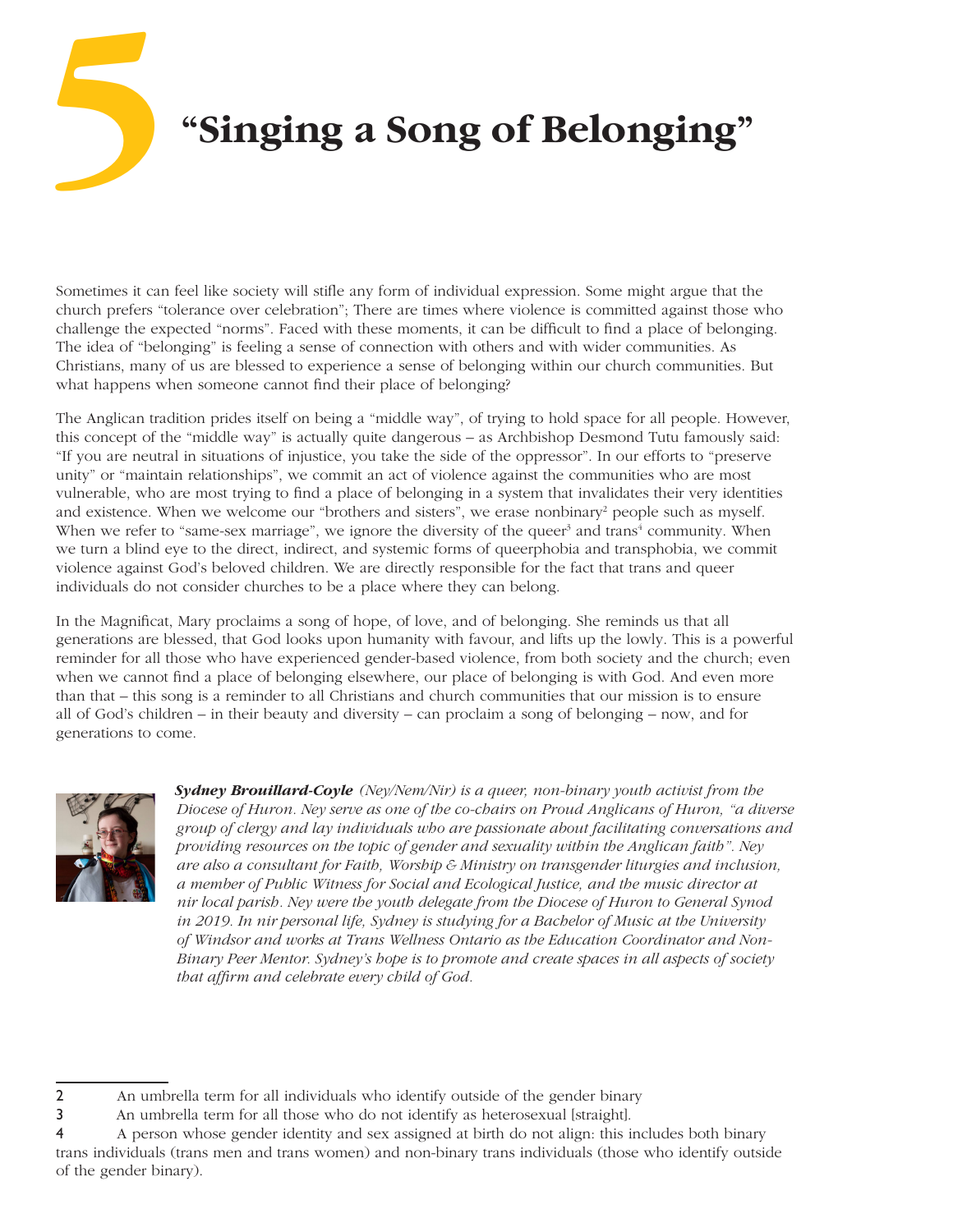

# **"Where have all the flowers gone?"**

*The Rev. Canon Virginia "Ginny" Doctor dedicated much of her work and passion towards justice for Indigenous Peoples on the continent of Turtle Island, with a particular concern for Indigenous women and girls and the disproportionate violence they often face. Ginny was planning to contribute a piece to this collection of daily devotions for the 16 Days of Activism Against Gender Based Violence. Sadly, she died in May of 2021.*

*The following reflection, excerpted from a previously published article for* The Anglican Journal *(June 11, 2019) under the title "Where are all our flowers going?" is a call to justice for Missing and Murdered Indigenous Women and Girls. Although it does not reference Mary's Magnificat in an explicit way, the Spirit which inspired Ginny to raise her voice in the name of truth and liberation was surely the very same. We offer this reflection as a tribute to Ginny's legacy and vision.*

"Where have all the flowers gone…?" – Pete Seeger

I grew up on a reserve near Syracuse, New York. As children, for the most part, we lived a carefree, safe life. There were times of family violence related to alcohol abuse; alcohol was not part of our traditional lifestyle, but was brought to my people by the settlers. We called it the "mind changer," and that is what it did.

Alcohol brought with it the power to change our communities—but another, greater problem is one I remember well, and one that our whole country is now facing. For Indigenous communities across North America, the disappearance and murder of women and girls is a life changer—once that kind of violence enters the community, it doesn't leave. I remember one of our young girls being abducted, sexually abused and murdered. It devastated the whole community, and after that our moms were more restrictive about where we went and told us not to travel the roads alone.

**EXELUATE:**<br> **FRANCE AND THE STAND SET ON THE STANDARY CONCISE TO MAGGINE ALL Alaska, I was driving a group of elders to a meeting indigenous of the Alaska, I was driving a group of elders to a meeting about of the Alaska** women and based on our life experience. When I lived in Alaska, I was driving a group of elders to a meeting in one of the Alaska Native villages. They were talking about the road we were traveling. One said there were many good berry patches off that road. Another said, "Yes, but we always have to carry a gun and never pick alone." Then one elder said, "This is a bad road. Several women have died along this road." She went on to say, "When I pick berries, I don't fear the bears. I fear those crazy white men."

> The National Inquiry into Missing and Murdered Indigenous Women and Girls (MMIWG) has now produced it's final report: https://www.mmiwg-ffada.ca/final-report/. It's more than a thousand pages long, with personal stories of loss and the hard numbers. It's in plain language and is available online for free. Where do we go from here? How do you talk about a problem so large that it needs a thousand pages and its own acronym?

MMIWG has been with us for a long time; it goes way back to first contact. And it's here with us now. Every day on Facebook, I see several postings of missing Indigenous women and girls. Each one breaks my heart, and I wonder, "Where are all our flowers going?" They are gone to death and human trafficking.

What needs to change in our communities to protect our women and girls? I see two ways to help our women and girls, and our church can help in both of these tasks. For one thing, we can make a good life for them in our communities—a task that is economic and environmental. Maybe then, they won't have to travel bad roads looking for something better. We must tend to the gardens in which our flowers grow, increasing economic justice within them. We can find value in their work and their skills, bringing opportunities to where they live.

The other way is spiritual. We can find value in who these women and girls are, in their being. This is about honouring the importance of women and girls by reconnecting with our traditional values: respect, humility, wisdom, truth, honesty, courage and most important, love.

My niece just sent me pictures of the flowers she has grown; they are beautiful, but not as beautiful as the two daughters and son she is raising. There is beauty all around us. Look for it, cherish it and safeguard it – before you have to ask, "Where have all the flowers gone?"



*The Rev. Canon Ginny Doctor was a member of the Mohawk Nation Turtle Clan, and lived for years in New York state, Alaska, and Toronto. Ordained a priest in The Episcopal Church, she most recently served as the Coordinator for Indigenous Ministries in the Anglican Church of Canada. Ginny passed away in 2021 at the age of 71.*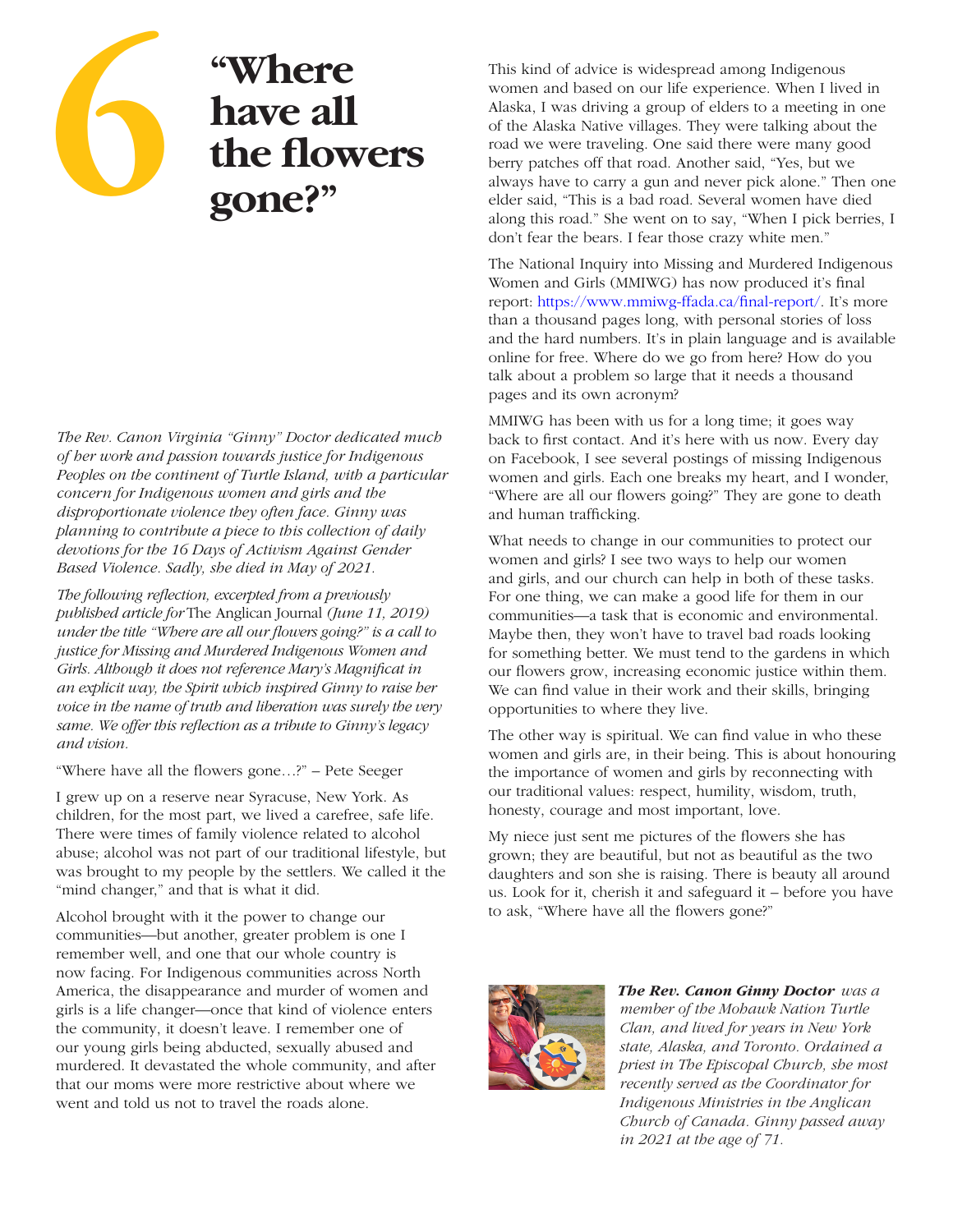# **"My soul doth magnify the Lord: and my Spirit hath rejoiced in God my Saviour."** *Luke 1:46-47* **7**

My soul doth magnify the Lord: and my Spirit hath rejoiced in God my Saviour.

This is not Mary's immediate response to the angel. No, it takes some time for her to reach this place of rejoicing.

Times and seasons matter. We observe 16 Days of Activism to End Gender-Based Violence in a season of transition from Hallowtide to Advent. A time of remembering the past and looking ahead to the future. And yet, I write to you from a very different time: the Feast of the Visitation, that springtime festival that commemorates Mary's first action after receiving the angel's announcement - a visit to her friend.

Relationships matter. A key tactic of abusers is to isolate their victims, ensure they have no community, convince them they need no community. Then when they need community to be there for them, there's no one to be found. They are convinced no one will remember.

Elizabeth and Mary are each other's community, such that their meeting is one of joy. It causes Mary's spirit to rejoice in God her Saviour. God is the cause and the source of her rejoicing, but what gives it voice is this community of women that supports her. Not Joseph - she hasn't told him yet, in Luke's telling. Not Zechariah - he's been silenced, for his lack of support for this miracle. But Mary's joy feeds Elizabeth's, and that shared rejoicing makes possible her testimony about the God who saves.

Community matters. We remember the past, and look ahead to the future. How can we build a community so strong, so knit together, no one can be effectively isolated from it - we would notice! Not only does such a community protect us, it gives voice to our rejoicing, and silences the voices that detract from that joy. These voices united feed the joy of others, as we tell of a God who remembers mercy from generation to generation.



*The Venerable Jordan Haynie Ware is originally from Texas and moved to Edmonton Alberta in 2017. She is the Rector of Good Shepherd Anglican Church, and serves as Archdeacon for Social Justice and Community Connection in the Diocese of Edmonton. She also co-hosts the podcast Two Feminists Annotate the Bible, and is a strong advocate and activist for gender justice.*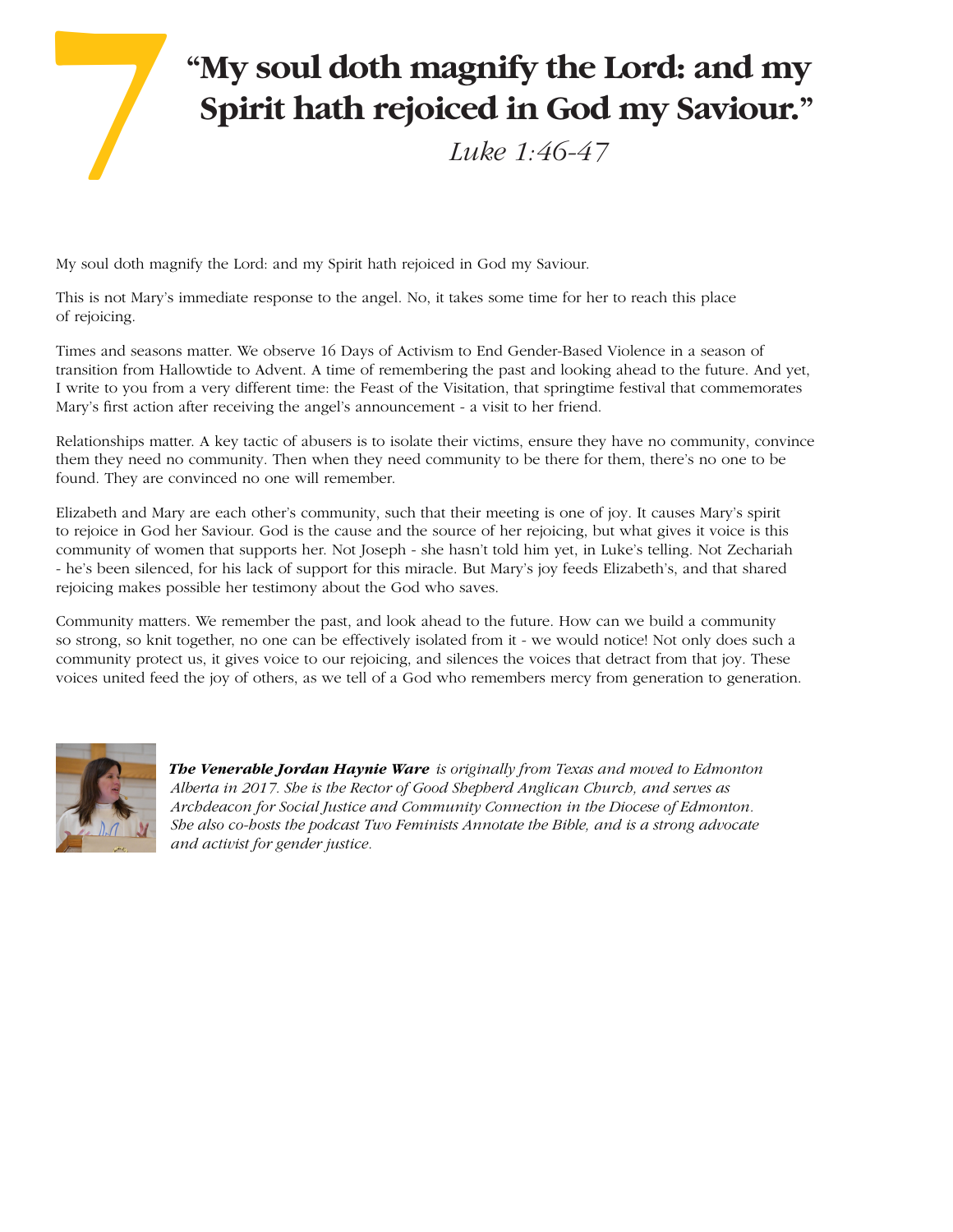**8**

 **How do we hear the Magnificat?**

How do we hear the Magnificat? With the voice of gentle Mary, meek and mild, overcome with awe and gratitude at her reception from Elizabeth an older, mature woman? Or do we hear it as the defiant, passion of a young woman claiming the history of her people and God's power for those who are so often forgotten or deemed unworthy?

Mary alone knows her calling through Gabriel to bear this child as a gift from God. Who would believe her? Others would see her as a sinner and possibly, in the footsteps of Eve, as the temptress who brought it on. Little thought would be given to how this happened or who else was responsible. Even Joseph was tempted to put her away from their engagement for the shame of her pregnancy. She must surely have had to bear gossip, taunting and community shunning, which may have been the reason for her trip to visit Elizabeth, as a respite.

Although the stigma of pre-marital pregnancy has eased in recent generations, the social consequences still fall disproportionately on women. Many are left to raise children on their own as partners deny responsibility. The shadow of Adam's blaming of Eve for his sin still lies over legal proceedings in cases of sexual assault where the character of the woman or what she was wearing are presumed to be contributing factors in temptation and so her fault. Gender violence extends beyond direct physical or sexual abuse, it is embedded in attitudes to women that lay blame and multiply the consequences in legal, social and economic ways.

In the face of Elizabeth's joyous welcome and affirmation that this child is a special gift of God, Mary is empowered to sing the song of Hannah afresh. Having said "Yes" to God and faced the uncertainty of Joseph and others, Mary is encouraged by Elizabeth's unreserved joy. She is confident, in faith, that God is acting as God has acted in the past to bring hope for the least ad so claims that hope for herself, 'Surely from now on all generations will call me blessed.' This is a radical counter-narrative for Mary and all who suffer under the ongoing systemic tentacles of gender discrimination that continue to allow violence to continue. Mary's feisty joy rings out in her praise of God who does, and will, lift up the lowly!



*The Most Rev. Linda Nicholls was born in Western Canada and has lived and served most of her ministry in southern Ontario. With a previous background in music and education, she was ordained deacon and priest in 1985/86. In 2019 she was elected and installed as Archbishop and Primate of the Anglican Church of Canada – the first woman to hold this office.*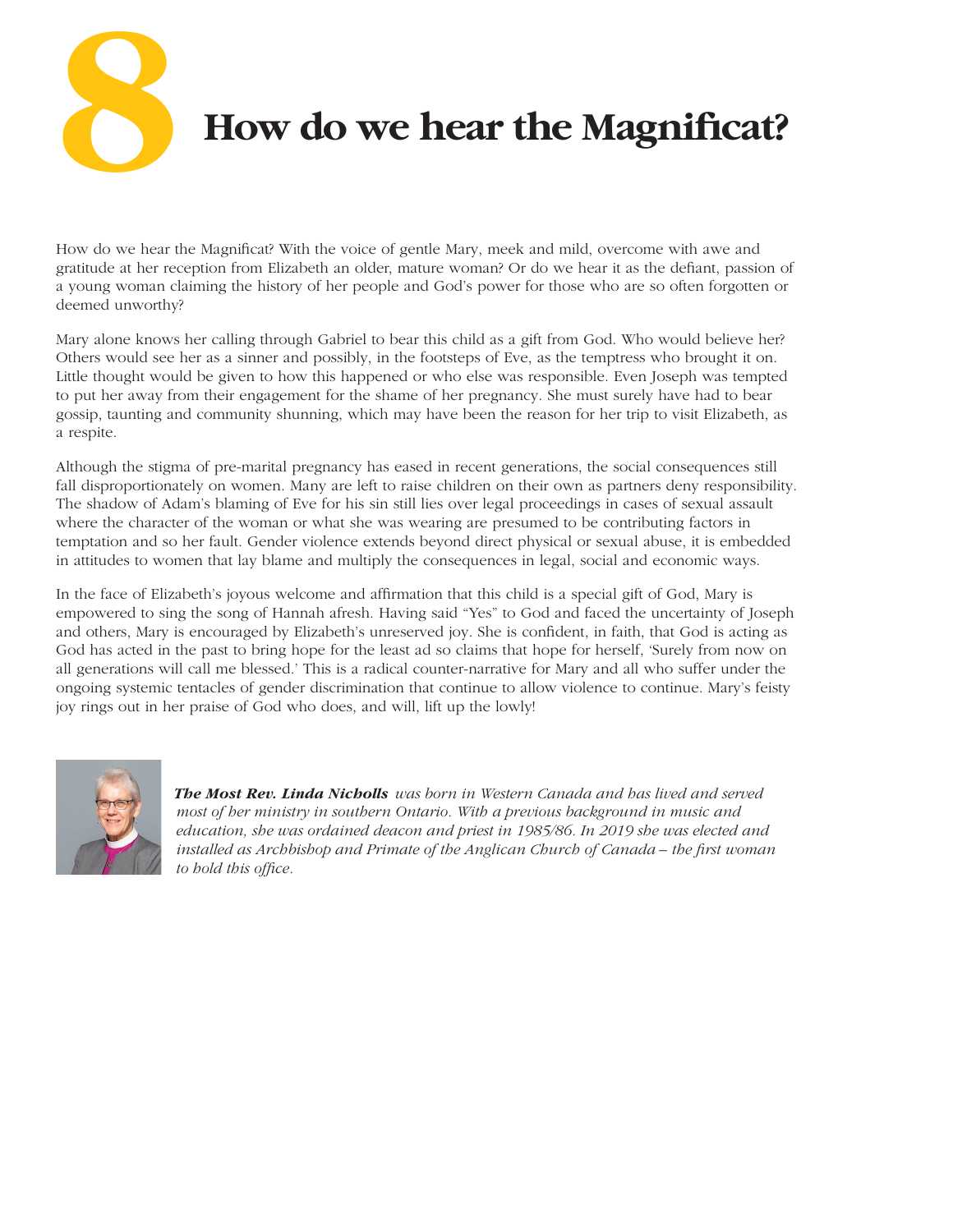

 *Luke 1:52*

A college senior whom I mentored told me that her mother had discovered contraception in her backpack that morning and assumed correctly that her daughter was in a sexual relationship with her boyfriend. That evening after class, the student called her mother to let her know that she would be home late because she was staying behind for a tutorial with me. Her mother responded, "You can sleep in a ditch for all we care; you are already ruined." My student was heartbroken. She understood that her mother now regarded her as impure and unworthy of love and protection from her family.

### *And yet…Her soul magnified the Lord!*

Denying women and girls of their right to enjoy equality and non-discrimination is a cruel feature of our political and cultural landscape. Sex-selective abortions, the gender wage gap, intimate partner violence, and street harassment are examples of persistent and/or widespread forms of gender-based discrimination. Discrimination asserts that women's physical integrity, contributions, labor, decisions, and knowledge are worthless.

#### *And yet…Her soul magnified the Lord!*

Little girls are buffeted by sexist messaging from many sources, including social media, trusted caregivers, educators, and friends. Girls and women experience period-shaming, body-shaming, fatshaming, and slut-shaming, and are subjected to double standards that allow society to shame their pleasure in consensual sexual relationships, and conversely, to shame them when they are objectified and sexually victimized. Being made to embody corruption can diminish the soul (that ought to magnify the Lord) and the spirit (that ought to rejoice in God). When we demean girls and women, we deny them their potential to magnify and rejoice. We reject Mary's song of praise.

### *And yet…Her soul magnified the Lord!*

Activism against gender inequality throughout the 16 Days of Activism campaign and amidst this season of Advent requires people of faith to see girls and women as God saw Mary, his lowly servant: worthy of elevation from a marginal and subordinate status, and worthy to sing through the ages, "My soul magnifies the Lord, and my spirit rejoices in God my Savior!"



*Dr. Chiseche Salome Mibenge is a member of Episcopal Relief & Development's International Program. She directs the Gender Initiatives Cluster and provides technical support to program partners working for sustainable development in the areas of climate resilience, women's empowerment and gender equity, and early childhood development.*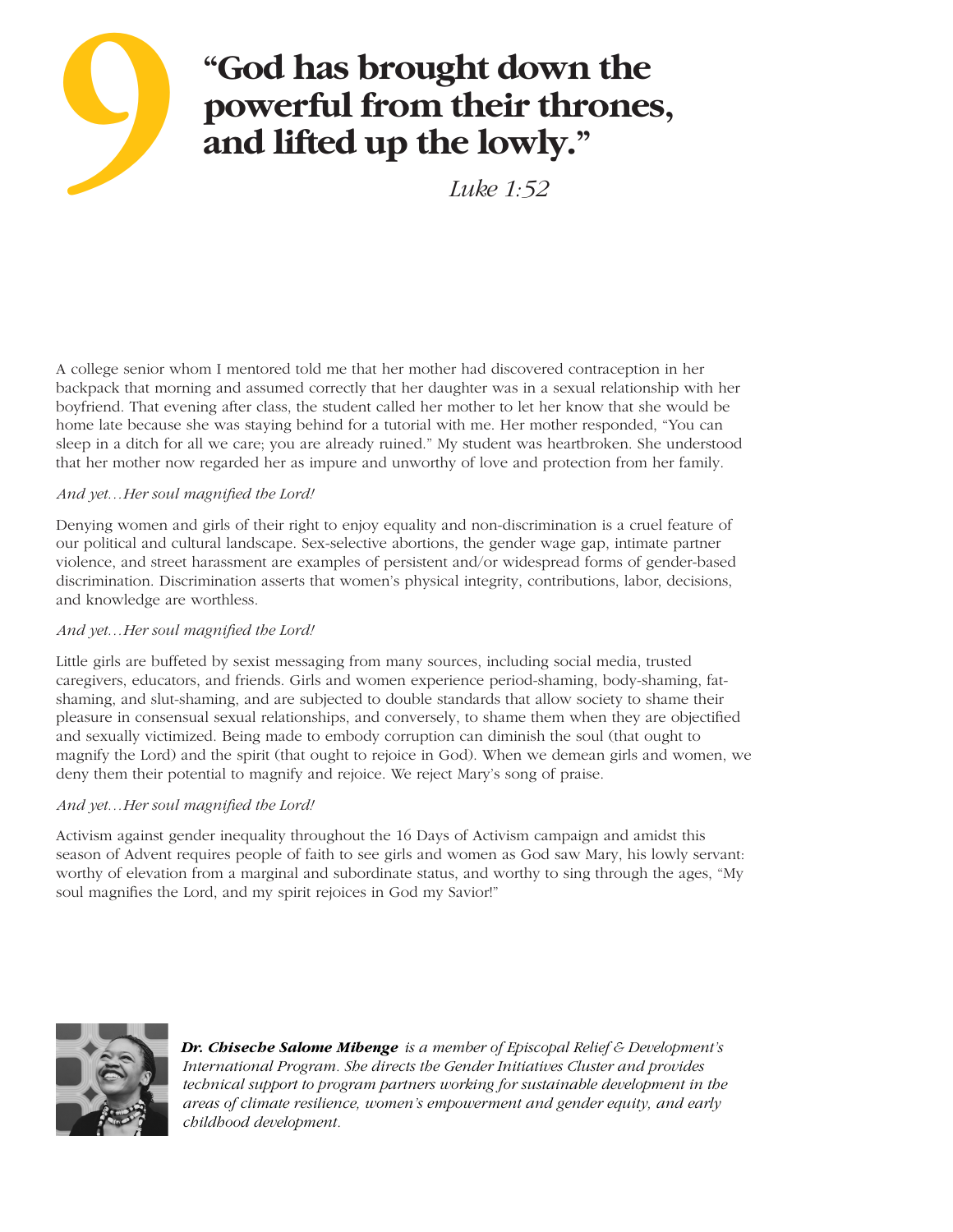

# **"He has brought down the powerful from their thrones, and lifted up the lowly; he has filled the hungry with good things, and sent the rich away empty."**

 *Luke 1:52-53*

Mary's song is exciting—it is an expression of love and hope at the prospect of Jesus's birth and the light he will bring to the world. I believe we can also view the *Magnificat* as a call to action—a call to similarly lift up the "lowly" and bring down the powerful by challenging oppression.

Women and girls, like Mary, are incredibly resilient. So much of this resilience, however, is shaped by the way in which women and girls experience violence throughout their lives. Over the past year, the pandemic has resulted in growth of the "shadow pandemic"—a term used to describe the pandemic of violence against women. United Nations statistics show that before the pandemic, approximately 1 in 3 women had experienced intimate partner violence or non-partner sexual violence in their lifetime. While this statistic is significant, it is also important to remember the stories that exist behind each number.

I was 16 when I first learned about the separation of immigrant women and their children at the Mexico-U.S. border. During the Episcopal Church's General Convention, I visited a detention center that housed immigrant mothers. I will never forget standing outside the detention center's fence with my fellow Episcopalians, watching as the women inside waved to us through their too-small windows. We sang and waved back: "We are with you."

It has been several years since women at the borders—as well as movements like #MeToo and #TimesUp—have dominated mainstream headlines. But this absence does not mean women are not experiencing violence.

As we conduct research, tell stories, and believe women, we continually learn more about how violence shapes women's lives. Some women experience disproportionate violence and aggression. In the U.S., homicide is the third leading cause of death among Indigenous women ages 10-24, and Indigenous women are victims of murder at more than 10 times the national average. Hate crimes and attacks against transgender women, specifically Black trans women, also constitute an epidemic of violence that is often overlooked.

How do we tell these women, "We are with you"?

I believe we teach love. We teach, talk, and dream about a world where all of God's children can thrive, where we all experience love, hope, strength, and joy. Then we do the work needed to make this world a reality. We listen to, trust, and encourage girls. We do not shy away from talking about violence or survivors of violence. We honor survivors' experiences by lifting up their voices and pursuing change in the way of what is right. We say: "I love you. I am with you."

Loving God, we thank you for making us in your image and giving us this life. We pray that you would help give us the *courage to raise our voices and create a world where all your children can thrive. Amen.*



*Maria Gonzalez worships in the Episcopal Diocese of Olympia and is a junior at Harvard, where she studies government and is an Air Force ROTC cadet. Maria is passionate about women's empowerment and previously served as a representative to the United Nations Commission on the Status of Women, the Generation Equality Forum, and The Episcopal Church's General Convention.*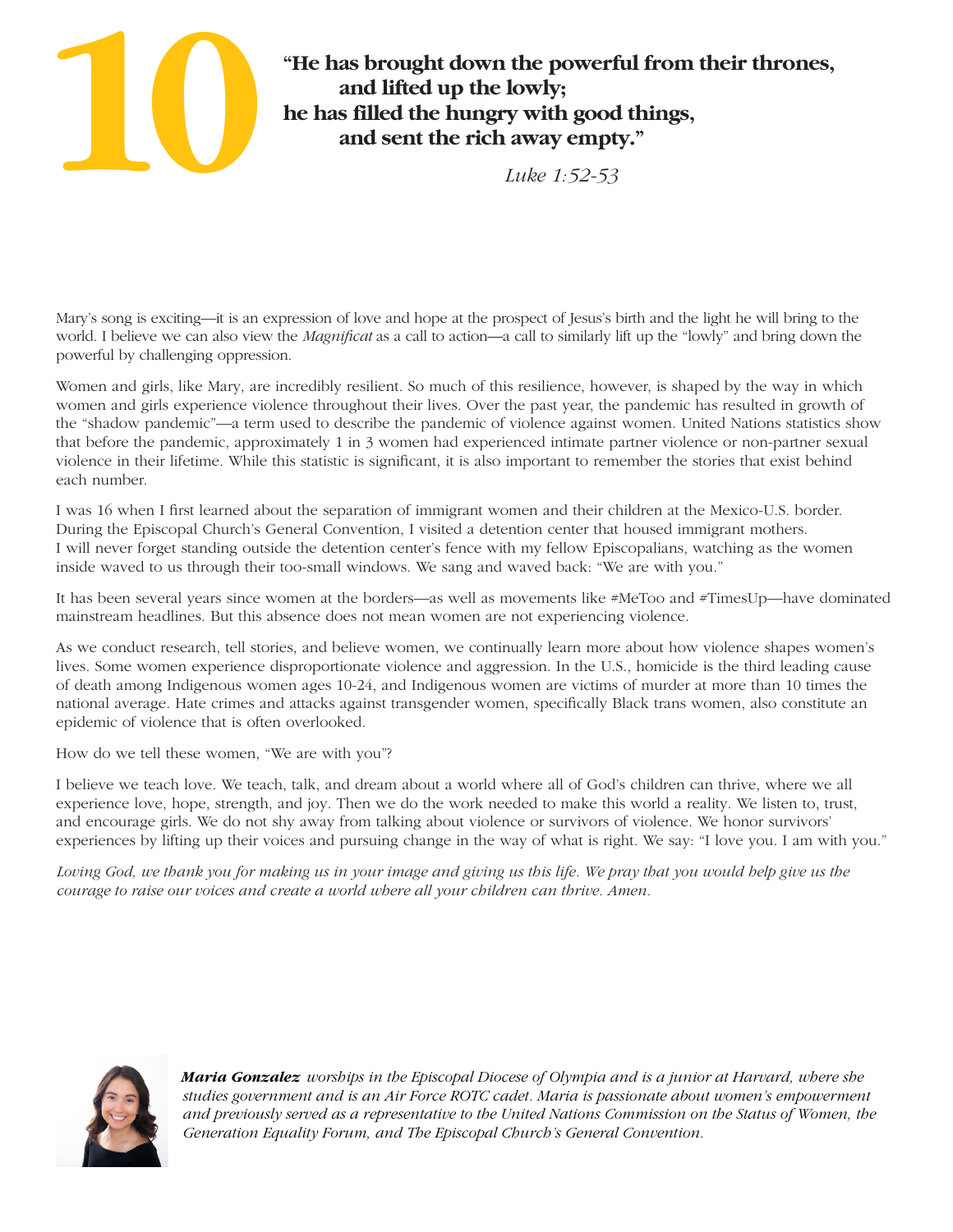# **11**

# **"The Mighty One has done great things for me, and Holy is his name."**

*Luke 1:49*

When Mary learns that she will become the mother of God, she sings, "the Mighty One has done great things for me, and Holy is his name." Often, Christians understand these "great things" to be the worldwide fame and praise she will receive through the millennia.

But Mary isn't singing about her likeness hanging in museums, or about the great cathedrals and universities that will bear her name. Her spirit rejoices in God's promise of mercy for her—a poor, unmarried, teenage girl—and everyone like her who suffers in human systems of oppression.

In the church, we easily fall prey to the idea that justice can be achieved simply by elevating privileged women to positions of power. But I don't think it would have occurred to Mary that her own exalted status as God-bearer would wipe away the oppression faced by her sisters. After finding out she will play a central role in the central point of human history, Mary wastes no time patting herself on the back or reveling in her own privilege and merit. Her attention is on God's work: bringing down the powerful from their thrones and lifting up the lowly.

The women of our churches fought long and hard for equal representation and the right to be leaders, ordained and lay. As the first ordained woman to be president of the House of Deputies of The Episcopal Church, I know this history well. But in the end, our fight for equality will mean little if we do not use our authority to advance God's vision of safety and wellbeing for all [women, everywhere. The work is now more urgent than ever, as the COVID-19 pandemic has set](https://www.un.org/en/desa/world%E2%80%99s-women-2020) back even the modest progress of recent decades.

God's promise to us—to Abraham, Sarah and Hagar, and to their descendants as numerous as stars in the sky—is one of justice and mercy for all of God's people, and especially the most vulnerable among us. May we bring our churches ever closer to that vision, always remembering that Mary sang of God's greatness, not her own.



*The Rev. Gay Clark Jennings was elected president of the House of Deputies by her peers at the 77th General Convention of The Episcopal Church in 2012 and was unopposed for reelection in 2015 and 2018. She is the first ordained woman to hold the position.*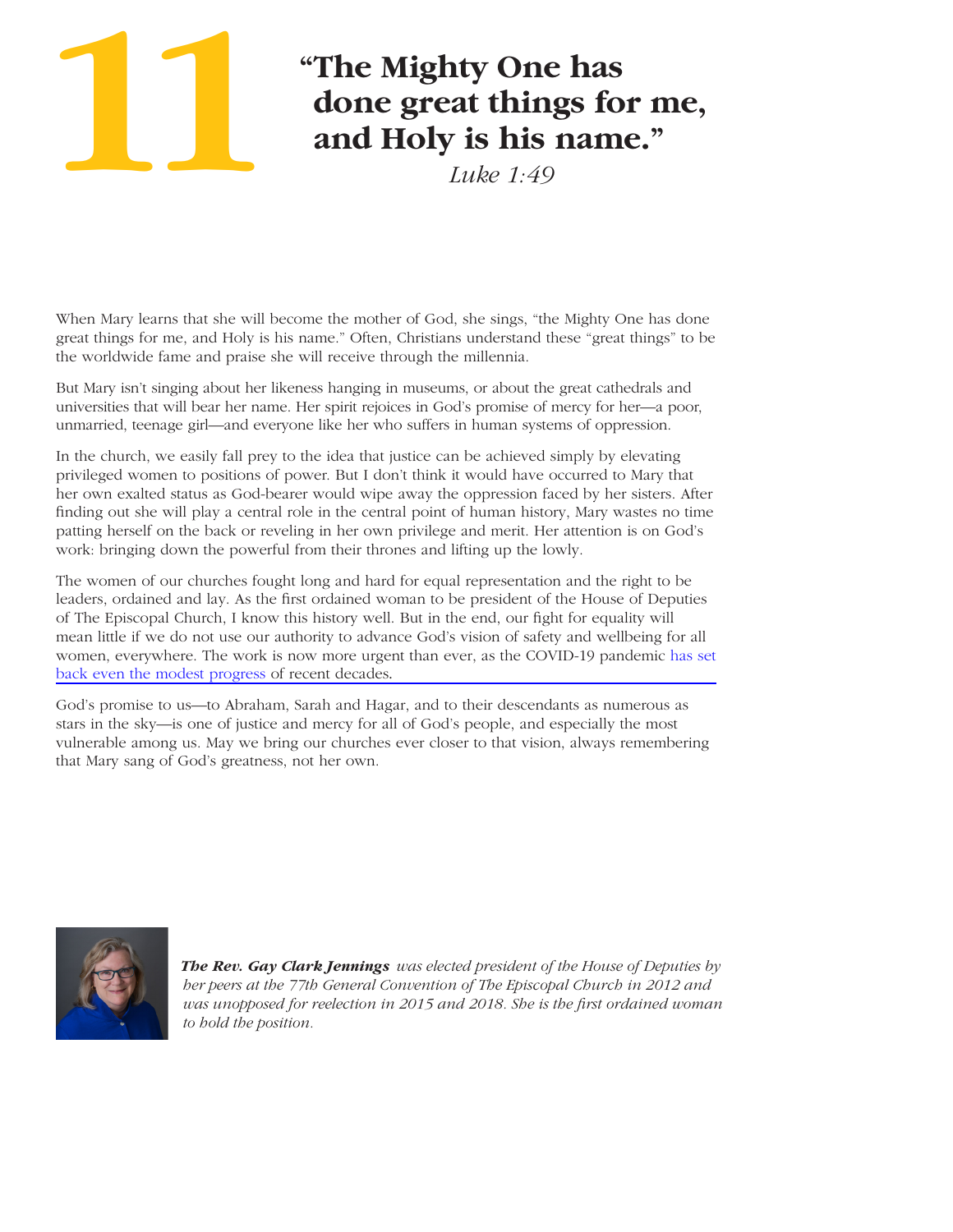

To all of us who have heard the words of the *Magnificat*, chanted by congregations, sung by choirs, it is all too easy to lose sight of the remarkable faith of a young Hebrew woman whose life was in the process of being turned upside down. Here was someone who knew—truly knew and understood—what it meant to be lowly, in a world where seemingly everyone around her was, relative to her, powerful.

From the emperor in far-away Rome to the soldiers in his army of occupation marching through her neighborhood streets, from the high priest in the Jerusalem temple to the local rabbi who had known her since she was a child, from her parents and childhood guardians to Joseph, to whom she now was betrothed — it seemed as if everyone around her had some measure of power while she, in contrast, was powerless, vulnerable, lowly.

And yet Mary's faith—a faith grounded in those psalms and songs and tearful prayers in which she had been immersed, a faith that pointed not only to God's mercy but also to God's justice—that faith gave her strength, gave her hope, gave her the ability to stand tall and hold her head high in the face of anything, and anyone, that might try to strike her or push her down. "God has lifted up the lowly," Mary dared to believe, and believing found her own spirit lifted up.

And not only Mary, but her countless sisters throughout the centuries who have faced insult and injury, slavery and servitude, discrimination and domestic abuse, violence to body and spirit. Walking in Mary's footsteps, following the way of Jesus her son, these faith-filled women press on still, despite all that comes against them, seeking by the Spirit to set things right: "Let the whole world see and know that things which were cast down are being raised up, and things which had grown old are being made new."



*The Most Rev. Michael B. Curry is the Presiding Bishop & Primate of The Episcopal Church.*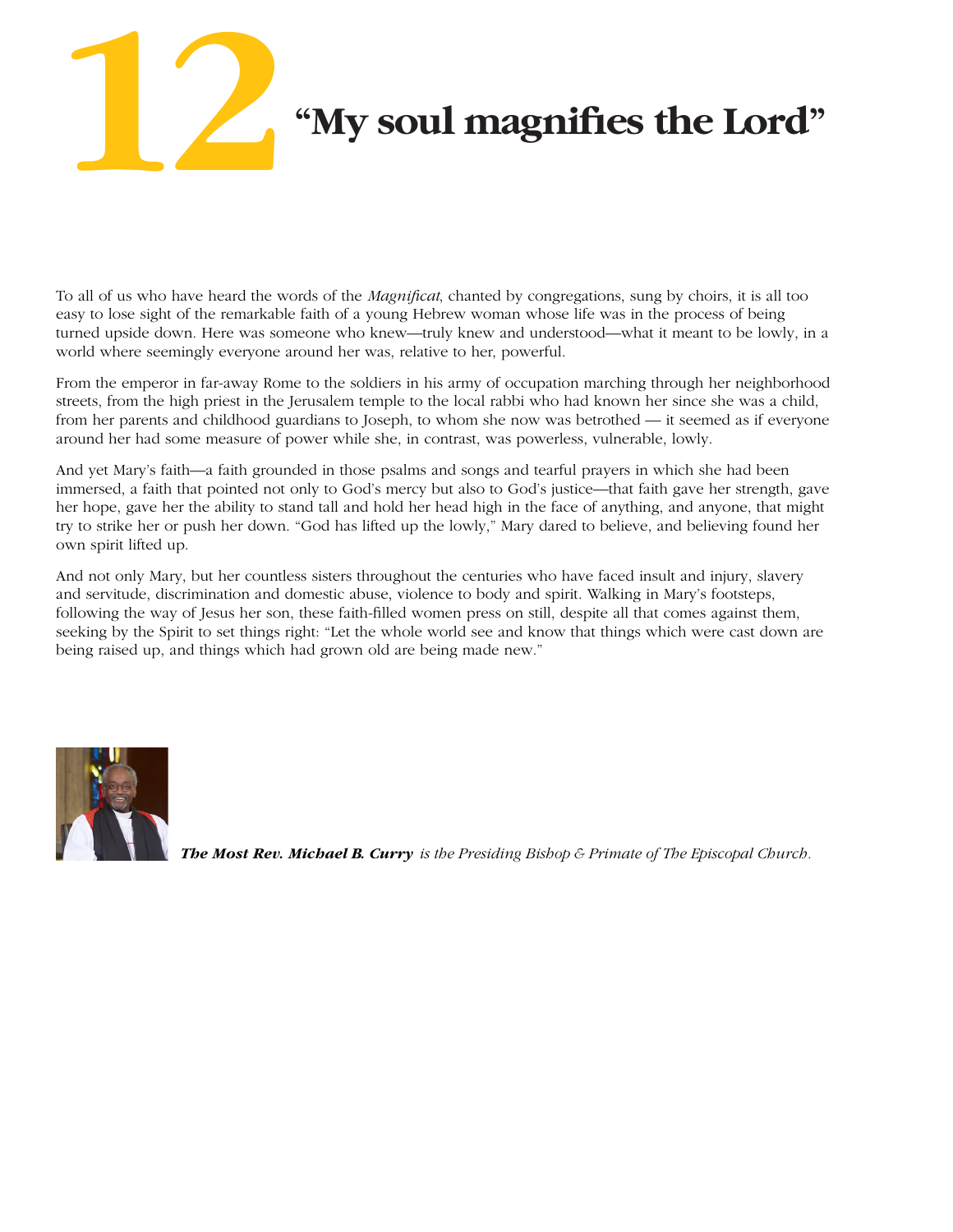**Woyatan lyecheMary**

 **Mary said, "My soul sings praises"**

As we gather in your name Creator God, we face the Four Directions remembering before you all Indigenous women and girls who are missing and murdered. We pray for those who are victims of violence, their families and communities. In Mary's Song we find our way, loved, blessed, protected and strengthened with God who created us. We breath. Wakan Tanka , wocikiyaye, wocikiyaye. God Hear our Prayers. Amen.

#### *Slow breaths and read:*

**13**

#### **Luke 1:46-55**

<sup>46</sup> "My soul magnifies the Lord, 47 and my spirit rejoices in God my Savior, <sup>48</sup> for he has looked with favor on the lowliness of his servant. Surely, from now on all generations will call me blessed; <sup>49</sup> for the Mighty One has done great things for me, and holy is his name.

<sup>46</sup> ēkwa Mary ōmisi itwēw, "nitahcāhk mamihcimēw kā‑tipēyihcikēyit.

<sup>47</sup> mīna nitahcāhk cīhkēyihtam,

ayisk kisē-manitow ē‑pimācihit,

<sup>48</sup> ēkwa nikī-kiskisitotāk, niya ē‑atoskēyākaniwiyān.

 anohc ohci kahkiyaw ayisiyiniwak sawēyimikowisiw nika-itikwak. <sup>49</sup> ayisk ana kā‑māwaci-sōhkātisit

kihci-kīkwaya nikī-tōtamāk mīna kanātaniyiw owīhowin.

#### **(Plains Cree)**

#### *Slow breaths and read:*

50His mercy is for those who fear him

from generation to generation. <sup>51</sup>He has shown strength with his arm;

he has scattered the proud in the thoughts of their hearts.

<sup>50</sup> Áádóó dahodísinígíí da'ahílchííhdęę' áádóó da'ahílchííhgóó hwe'aa a'ááh hasin bił dahóló.

<sup>51</sup> Hagaan bee hwe'adziil bééhózingo ájiilaa, Diné bijéí biyi'dęę' ádaa hodzódlí yee nitsídaakeesii taznooskaad.

### **(Navajo)**

#### *Slow breaths and read:*

52He has brought down the powerful from their thrones, and lifted up the lowly;

53he has filled the hungry with good things, and sent the rich away empty.

52 Tsu-na-li-ni-gi-dv du-we-ka-hv-sv u-na-nv-di-yi, a-le u-yo i-yu-na-dv-hna-de-gi du-sa-la-da-nv.

53 A-go-nu tsu-ni-yo-si-s-gi o-s-dv ge-sv du-ka-li-i-s-ta-nv, tsu-ne-hna-i-no a-sv-ha do-u-ne-nv-s-di-yi ni-du-wa-ne-lv-gi.

### **(Cherokee)**

*Slow breaths and read:*

54 He has helped his servant Israel, in remembrance of his mercy, <sup>55</sup> according to the promise he made to our ancestors, to Abraham and to his descendants forever."

<sup>54</sup> Iye towaonxila kin he kiksuye,ca Israel ookiyeye cin he ikiye ce; <sup>55</sup> Hunkakewicunyanpi, Aberaham cinca kici, henan ohinniyan oie wicakicaton qon hje iyececa ce, eya,

#### **(Sioux Lakota)**

WO CI KI YAYE.



*Rev. Joann Conroy is the president of the ELCA American Indian Alaska Native Association, Inc. (AIAN) and a chaplain at the Good Samaritan Society/Sanford Health in Maplewood, Minn. She was ordained in 2000.*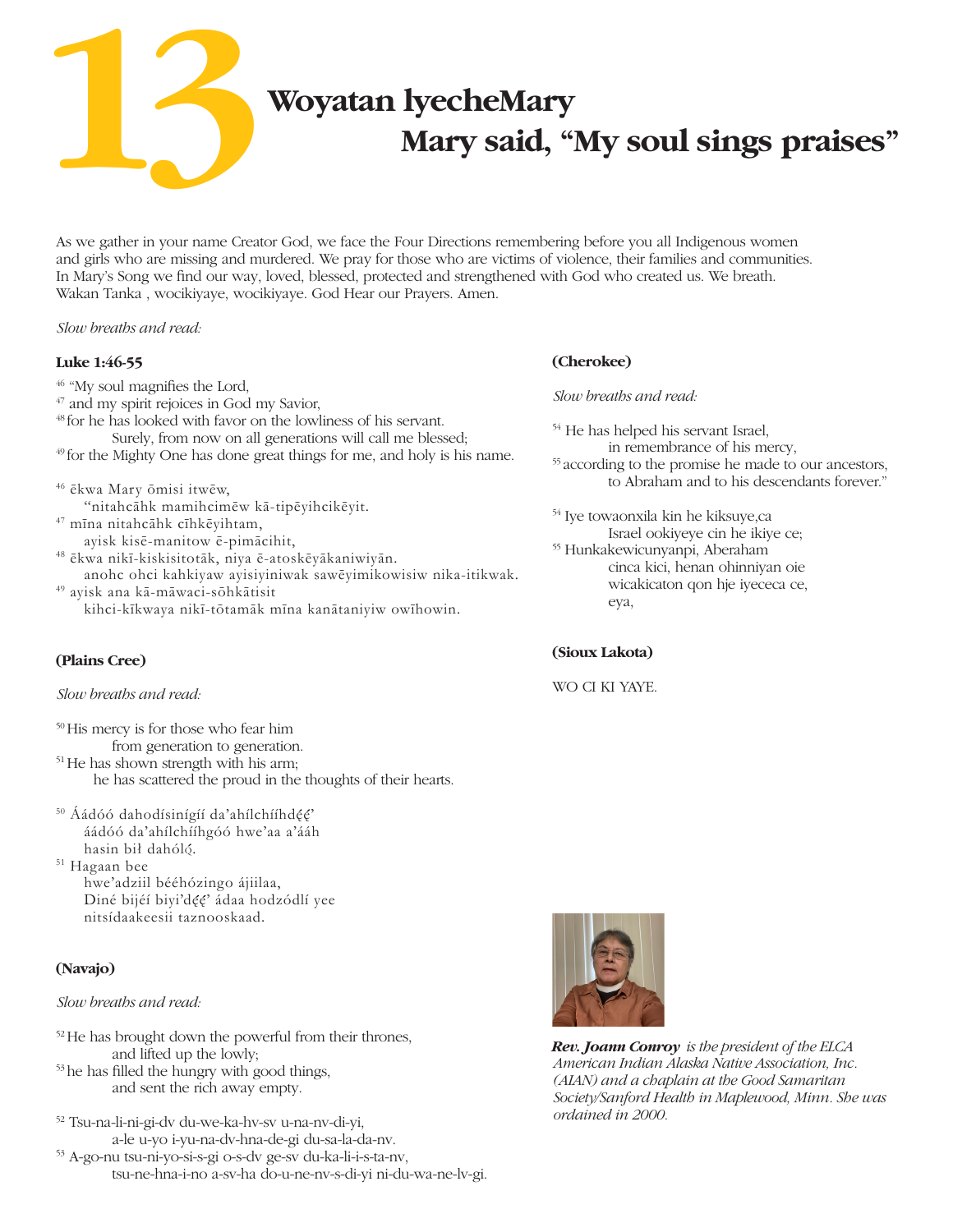# **14**

# **"Lifted Up the Lowly"** *Luke 1:52*

You and I have to get messy in this text, and in real life.

The gospel writers don't tell us much about Mary's body. Her suspected age is conveniently left out of most interpretations of Jesus' birth narrative. It is messy talking to adults about taboos around sex and age of consent, and we want to protect our children and adolescents from difficult topics.

The bible is full of difficult topics. Our scriptures contain sexual assault, discrimination, and micro- and macroaggressions against women. But Mary, who as a faithful Jew knew the stories of Tamar and Dinah, not to mention the supporting evidence around her every day, was able to utter the amazing praise and prophecy we know as The Magnificat.

Given all of that, what do we do? How do we prophesy, live, advocate, and serve given the her-stories of gender violence?

The words of the Magnificat show us that Mary has been doing an acute social calculus throughout her young life. She has seen people and their wealth displace, appropriate, and abuse people in poverty – people like her, people who are "lowly" (she uses the word "low" twice).

Mary's prophecy of sending the rich away empty is meaningful. Through it, we see that she has known emptiness. Through it, we can hear the pain that echoes inside us and inside oppressed women and femmes worldwide. This emptiness is also, paradoxically, physical. Bodily. And the salvific justice Mary proclaims is at once spiritual and yet bodily.

The gospel writer Luke is known for the (relatively, given other biblical authors) remarkable attention he pays to the voices of women. He is a guide for allies of women, creating the conditions for women and femmes to express their experience as a way toward understanding and praising the "Mighty One" who has "done great things."

And Mary's proclamation is a guide for women. It is brash, unapologetic, whole-hearted, spoken as a woman who is praising the end of difference as division, the end of wealth as power, the end of the gender status quo.

Do you feel the stirring of the Mighty One? Hint: it probably feels messy.



*Denise Rector is a PhD student studying Womanist theology, race, history, and ethics at the Lutheran School of Theology at Chicago. Her essays on spiritual life have been featured in gather, the magazine for the Women of the Evangelical Lutheran Church in America.*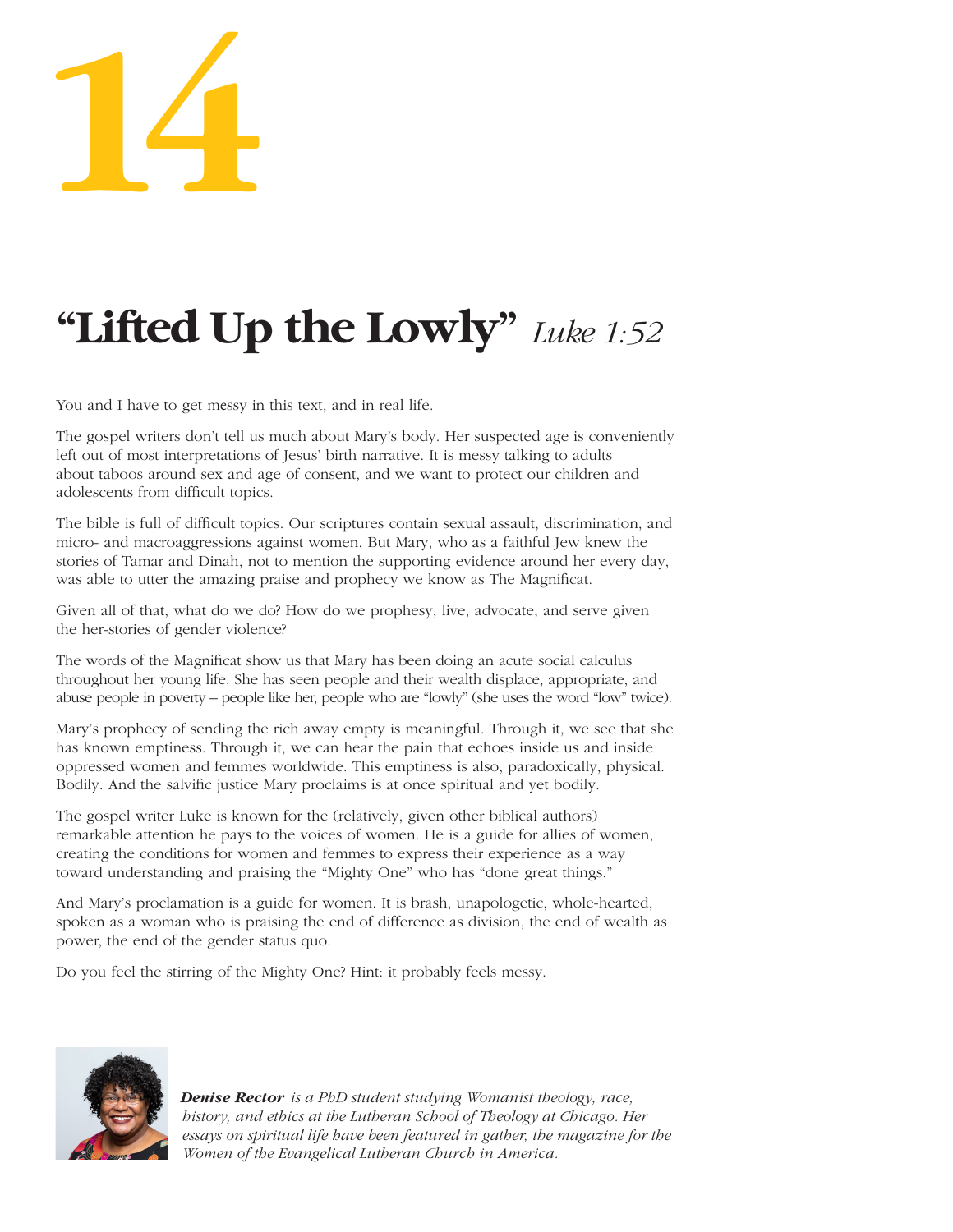

# **"For God has looked with favour on the lowliness of God's servant. Surely, from now on all generations will call me blessed."**

 *Luke 1:48*

In a patriarchal world ruled by purity laws and shame, the unwed and pregnant Mary certainly would not be considered "blessed." Her very life is at stake and when she runs away her only hope is in her pregnant and older relative Elizabeth who is married to a priest. Her journey of several days also happened in a land occupied by Rome which meant soldiers, guards and danger. Does she travel by night? When Mary finally arrives in a desperate state, Elizabeth is filled with the Holy Spirit and gives Mary a much-needed blessing. It is only then that Mary is safe and sings her song of praise and liberation.

Living as oppressed and occupied people is a treacherous existence. This reality is present throughout the Jesus narrative and tension arises when he refuses to be a revolutionary leader. We remember that the Jewish people eventually do revolt, only to be crushed by the empire.

Where are we in this story? I live on land that was home to the Bitterroot Salish people. They were promised homeland, only to lose it. They were given reservation land only to lose ownership of much of it. In a policy of cultural genocide their practices and language were criminalized, and thousands of their children over generations were stolen from families and put into churchrun boarding schools to be Christianized and Westernized. Many never returned home, and those that did often suffered deeply from the trauma they experienced. Their land has been occupied by foreign invaders for over 160 years.

This year we have the discovery of over 1200 bodies of children being found outside of these "schools" in North America. And yet, Indigenous youth are still not safe as many young women and men continue to disappear, often forever, and often without justice or answers. The reality of Murdered and Missing Indigenous Women has been devastating for all our tribal communities in Montana.

Today, myths and stereotypes of indigenous people persist and perpetuate internalized superiority for settler, and often Christian, people. Christian allies are called on to wrestle with these truths and understand the legacy and culpability of our institutions throughout this history.

For Mary the amazing thing is that God flips the script and cares for and blesses her. We know that God also cares deeply for indigenous youth. It is on us to help flip the script of who is valued, blessed, and cared for in the land that we live. Do you know whose homeland you are occupying and the story of their colonization? Is your church ready to wrestle with these issues and build relationships with local indigenous leaders? How can you help change the story of who has worth, value, wisdom, and truth as God did with Mary?



*Rev. John Lund has served as the ELCA campus pastor and director of Emmaus Campus Ministry at the University of Montana in Missoula for the past 16 years. In this role he manages a student and young adult community of 15 residents in 3 houses as well as many others who join in, oversees many young adult interns and staff, and does community organizing through Common Good Missoula. He is married and has two boys in college.*